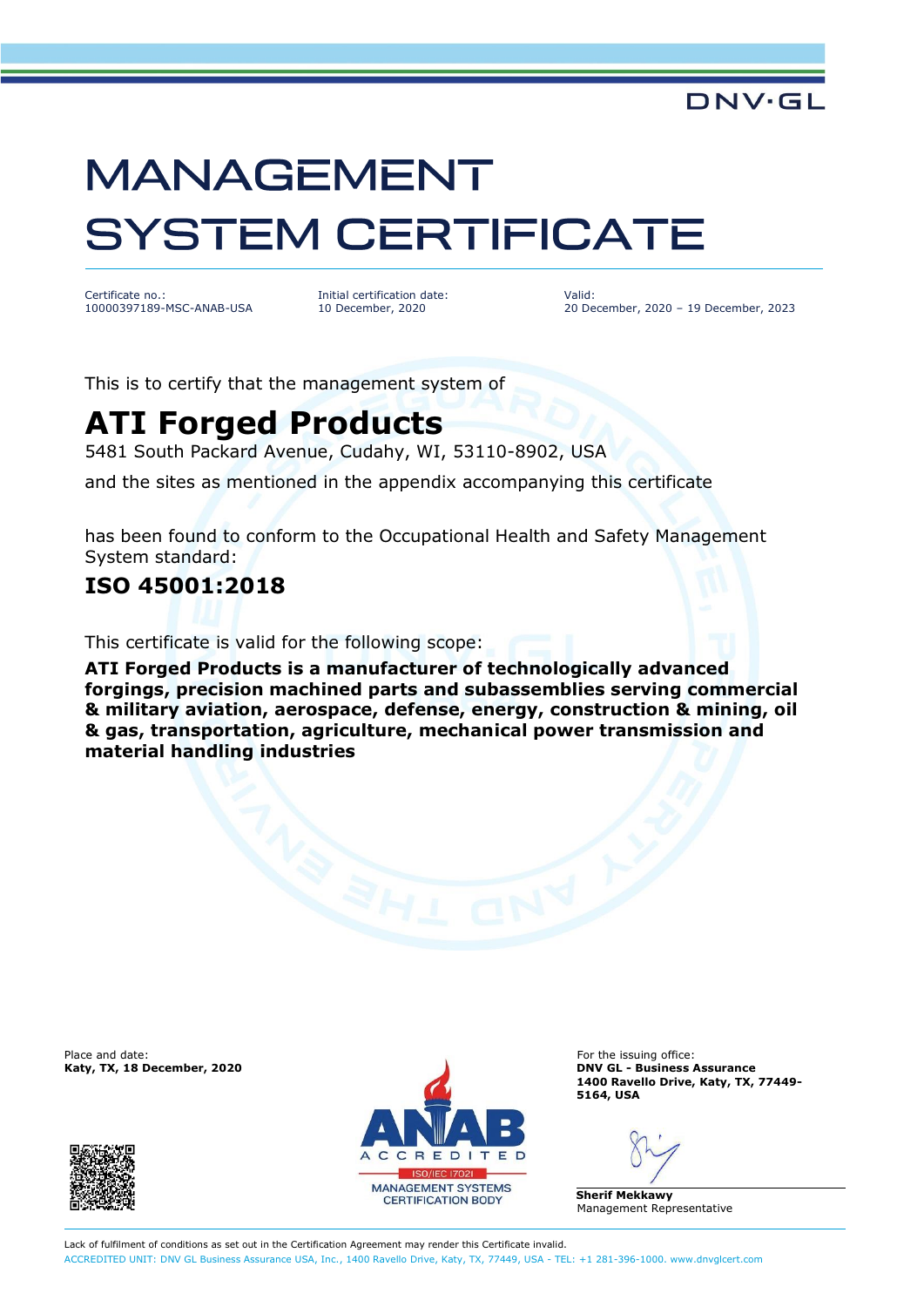Certificate no.: 10000397189-MSC-ANAB-USA Place and date: Katy, TX, 18 December, 2020

## **Appendix to Certificate**

#### **ATI Forged Products**

Locations included in the certification are as follows:

| <b>Site Name</b>                                | <b>Site Address</b>                                       | <b>Site Scope</b>                                                                                                                                                                                                                                                                                                                                |
|-------------------------------------------------|-----------------------------------------------------------|--------------------------------------------------------------------------------------------------------------------------------------------------------------------------------------------------------------------------------------------------------------------------------------------------------------------------------------------------|
| <b>ATI Forged Products</b>                      | 5481 South Packard Avenue,<br>Cudahy, WI, 53110-8902, USA | ATI Forged Products is a manufacturer<br>of technologically advanced forgings,<br>precision machined parts and<br>subassemblies serving commercial &<br>military aviation, aerospace, defense,<br>energy, construction & mining, oil &<br>gas, transportation, agriculture,<br>mechanical power transmission and<br>material handling industries |
| ATI Forged Products Billerica<br>Operations     | 5 Suburban Park Drive, Billerica,<br>MA, 01821, USA       | ATI Forged Products is a manufacturer<br>of technologically advanced forgings,<br>precision machined parts and<br>subassemblies serving commercial &<br>military aviation, aerospace, defense,<br>energy, construction & mining, oil &<br>gas, transportation, agriculture,<br>mechanical power transmission and<br>material handling industries |
| <b>ATI Forged Products Irvine</b><br>Operations | 6 Faraday, Irvine, CA, 92618, USA                         | ATI Forged Products is a manufacturer<br>of technologically advanced forgings,<br>precision machined parts and<br>subassemblies serving commercial &<br>military aviation, aerospace, defense,<br>energy, construction & mining, oil &<br>gas, transportation, agriculture,<br>mechanical power transmission and<br>material handling industries |
| ATI Forged Products Irvine<br>Operations        | 6 Mason, Irvine, CA, 92618, USA                           | ATI Forged Products is a manufacturer<br>of technologically advanced forgings,<br>precision machined parts and<br>subassemblies serving commercial &<br>military aviation, aerospace, defense,<br>energy, construction & mining, oil &<br>gas, transportation, agriculture,<br>mechanical power transmission and<br>material handling industries |
| ATI Forged Products Coon Valley<br>Operations   | 100 Jack Berg Lane, Coon Valley,<br>WI, 54623-8044, USA   | ATI Forged Products is a manufacturer<br>of technologically advanced forgings,<br>precision machined parts and<br>subassemblies serving commercial &<br>military aviation, aerospace, defense,<br>energy, construction & mining, oil &<br>gas, transportation, agriculture,<br>mechanical power transmission and<br>material handling industries |

Lack of fulfilment of conditions as set out in the Certification Agreement may render this Certificate invalid. ACCREDITED UNIT: DNV GL Business Assurance USA, Inc., 1400 Ravello Drive, Katy, TX, 77449, USA - TEL: +1 281-396-1000. [www.dnvglcert.com](http://www.dnvglcert.com)

**DNV·GL**